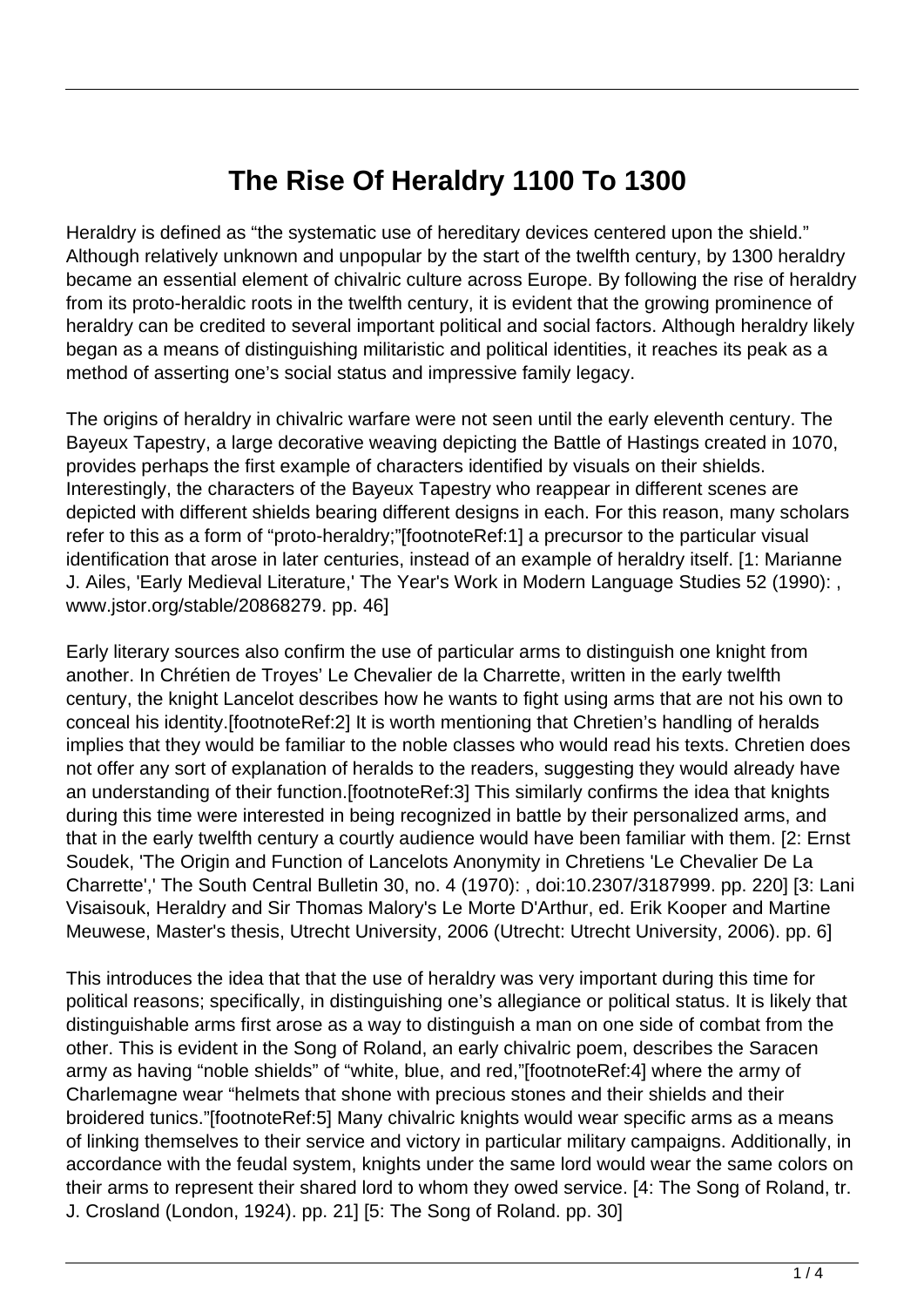Prior to the year 1100, many knights bore shields that featured geometric patterns or creatures and symbols, yet these early examples of heraldry were different from designs that followed in the fact that they followed no regulations. For this reason, the examples described above cannot truly be classified as examples of heraldry. By the thirteenth century, the symbols and patterns which composed one's specific arms were codified in "the language of heraldry," known as blazon. Blazon breaks up one's shield into the field, the face of the shield, the charge, the principle symbol on the front of the shield, the dexter, the right side, and the sinister, the left side.[footnoteRef:6] It also restricted the colors one could use into five tinctures and named all possible patterns to a design. Using terminology such as this, one could accurately describe the precise design of one's shield and be completely understood by anyone else who understood this "heraldic vocabulary."[footnoteRef:7] Blazon came to be a "visual language" for the nobility which children would be taught at birth. From this came a new profession known as heralds, whose roles were to learn the heraldry of other families and familiarize themselves with the particular rules of blazon.[footnoteRef:8] The systematic way of labeling demonstrates the significance of heraldry during the 13th century. Blazon is particularly significant because it linked specific arms to a specific person, instead of a group of people under one common lord. [6: Visaisouk, Heraldry and Sir Thomas Malory's Le Morte D'Arthur. pp. 9] [7: Visaisouk, Heraldry and Sir Thomas Malory's Le Morte D'Arthur., pp. 9] [8: Arthur Charles Fox-Davies, A Complete Guide to Heraldry (Edinburgh: T.C. & E.C. Jack, 1909). Pp. 27]

With this in mind, it was important for Kings to use his highly specific arms as evidence of his political capital. In 1215 King John wrote to King Reginald of Cornhill to have made tunics and banners "made with beaten metal with our arms in gold."[footnoteRef:9] In his study of this specific request, historian Nicholas Vincent describes how King John made another order of tunics and banners in 1208, at the same time of year as well. At this time, April of 1208, near Easter time, King John was not involved or planning any sort of military campaigns.[footnoteRef:10] For this reason, one can imply that these commissions were made as purely decorative means, as visual representation of John's wealth and triumph. This exemplifies an important role of heraldry, to demonstrate strength and influence. For this reason, arms decorated the homes and property of their families, through banners and tunics as described by King John, as well as through stained glass windows and customized objects varying from simple bowls to burial tombs. [9: Nicholas Vincent, 'The Magna Carta Project,' Feature of the Month - King John's Banners and Battle Flags, April 2015, accessed March 15, 2019, http://magnacarta.cmp.uea.ac.uk/read/feature\_of\_the\_month/Apr\_2015\_4.] [10: Vincent, "King John's Banners and Battle Flags"]

Another means by which heraldry came to represent one's specific glory is through tournaments, which characterize the twelfth to the fourteenth century. Knightly heraldry played a particularly large role in tournaments. Because the earliest semblances of heraldry are found at the exact same place and period of time as early tournaments, it is clear that the importance of heraldry was fueled by this tournament culture.[footnoteRef:11] In early tournaments, knights had used similar proto-heraldic means of identifying themselves in tournaments. In his analysis of the nature of tournaments, historian Edgar Prestage provides the example of knights dressing in all one color, such as the Red Knight we are introduced to in Chretien de Troyes Perceval, or other more ornamental methods such as "a red sleeve embroidered with pearls," or fanciful chains.[footnoteRef:12] Following the codification of heraldic designs through Blazon, the identity of the participating knights in tournaments became unmistakable. By competing in these tournaments dressed in their specific arms, any successes would be immediately traceable to themselves and their family. [11: David Crouch, Tournament, vol. 4 (London: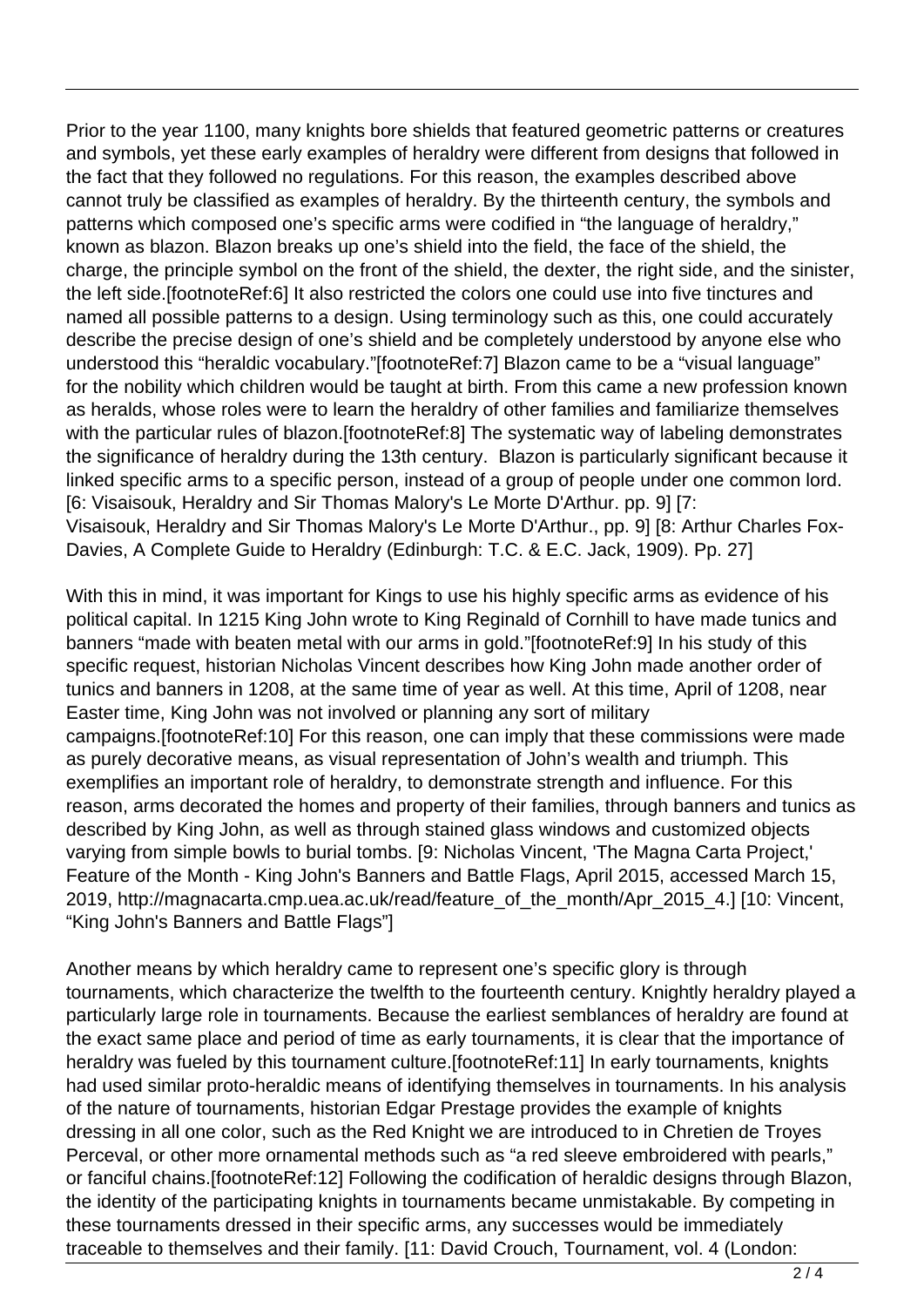Hambledon and London, 2006). pp. 8] [12: Edgar Prestage, Chivalry (London: K. Paul, Trench, Trubner & Company, Limited, 1928). Pp. 103]

On a smaller scale, individuals were able to assert their own status through simply owning arms in the first place. Although it seems that knights and arms were a natural pairing, in reality, knights were "at the very bottom of the social scale" in reference to who could actually bear arms.[footnoteRef:13] Generally, the distribution of arms was limited to the king, then barons and members of the nobility, and finally some knights. For this reason, it is fair to say that arms would be used to set apart noble families, or families who were particularly close to the King, who would grant them the right to bear arms.[footnoteRef:14] By 1180 knights were beginning to be seen as "lower levels of aristocracy," and were therefore expected to present themselves as such. For this reason, there became fewer and fewer knights as the wealth of the class increased. Knights at this time would assume the heraldry and trappings which previously belonged to their lords.[footnoteRef:15] [13: Visaisouk, Heraldry and Sir Thomas Malory's Le Morte D'Arthur., pp. 8] [14: Visaisouk, Heraldry, and Sir Thomas Malory's Le Morte D'Arthur., pp. 8] [15: Crouch, Tournament. pp. 141]

Regardless, it is evident that the possession of arms was relatively limited to an elite group of people. This underscores the importance of heraldry as a means of publicizing one's lineage, and the honor of a family's collective honor. Essential to one's understanding of heraldry is the fact that one's arms were hereditary. Perhaps the earliest example of this hereditary adoption of particular arms is through Henry I of England, who in 1127 invested Geoffrey Plantagenet a blue shield adorned with golden lions. This shield was adopted by Geoffrey's grandson William Longespee, the Earl of Salisbury, and is depicted on his tomb in 1226.[footnoteRef:16] To bear the arms of one's family is to also publicly wear one's familial honor. Edgar Prestage describes how decorative arms were "assumed as personal, distinctions for the moment, not like armorial bearings, worn for the honor of the house."[footnoteRef:17] [16: 'Self-Representation in Heraldry,' Central European University, accessed March 20, 2019, http://web.ceu.hu/medstud/manual/SRM/heraldry1.htm.] [17: Prestage, Chivalry. pp. 103]

It is for this reason that the popularity of heraldry spread outside of the traditional knights and lords, to noblewomen as well by the middle of the thirteenth century. Noblewomen in this time period proudly displayed the arms of their family. For example, Eleanor of Castile, wife of Edward I, was buried with heraldry depicting both "her natal arms of Castile and Leon, her marital arms of England, and her own arms as countess of Ponthieu."[footnoteRef:18] When women married, they could combine their families into one shield, by dividing it "into two equal portions, the husband's arms on the dexter and his wife's on the sinister." The popularity of heraldry outside of men and knights only reinforces the idea of its growing popularity and importance in society. [18: Jennifer C. Ward, Women in Medieval Europe, 1200-1500 (London: Routledge, 2015).]

It is evident that heraldry quickly grew in prominence from the early twelfth century to the beginning of the fourteenth century. Although originally used as a means of distinguishing oneself in combat, through the standardization of elements of heraldry in Blazon, heraldry quickly became highly specific to individuals and their individual lineages. This changed the function of heraldry from strictly political to social as well. Knights boasted their arms in the pageantry of tournaments, and members of noble families proudly displayed their arms as a way of making their pedigree visible and honoring their heritage. The significance of heraldry remains pertinent even today as a link between families and their chivalric ancestors.